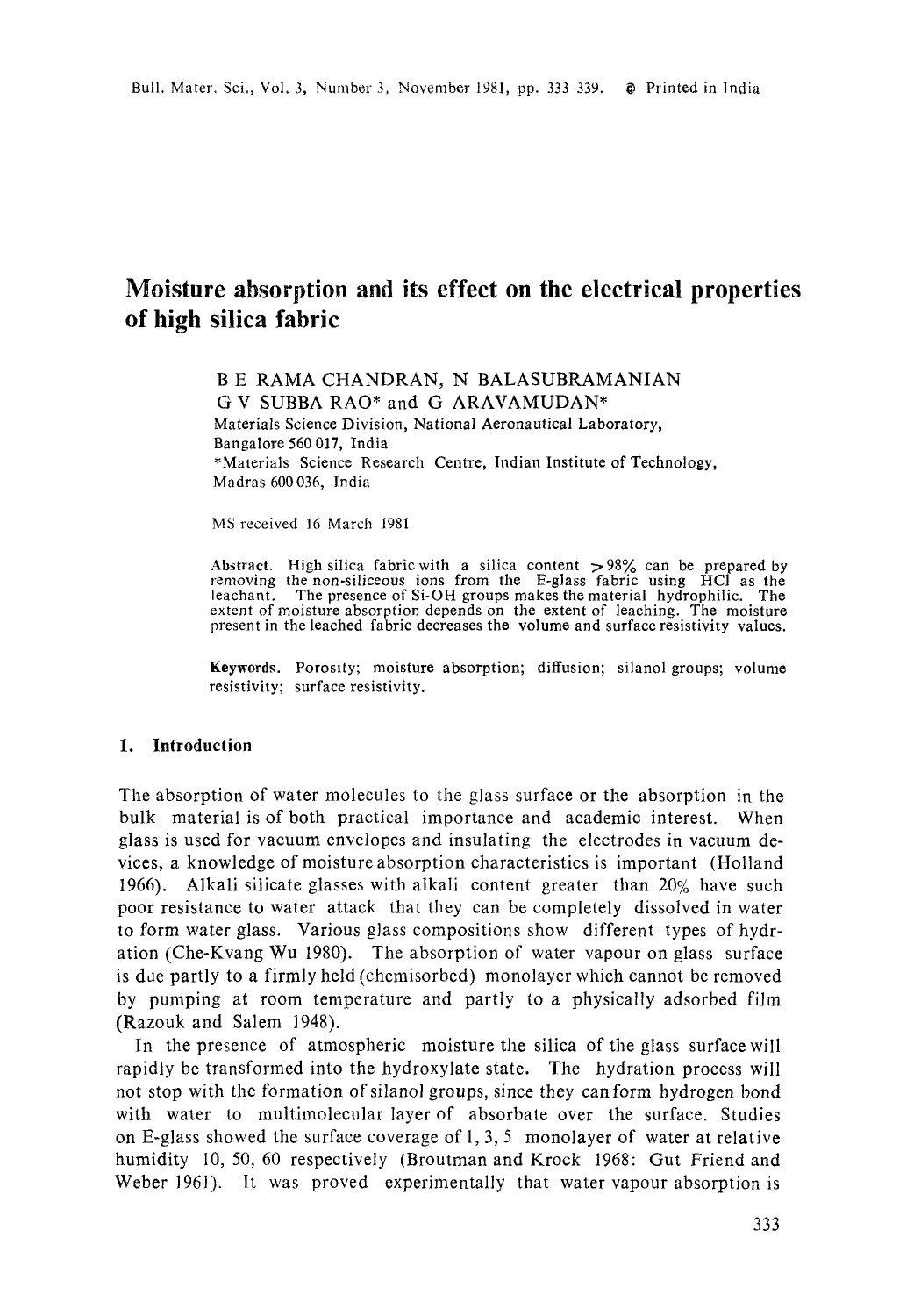restricted to silanol sites on the glass surface even at high relative pressures (Young 1958). Various reviews are available on the interaction of water with glass (Scholze 1966; Moulson and Roberts 1961 ; Hvang 1971).

The moisture absorbed by the glass plays a vital role in effecting various of physical properties of the glass. Excellent reports are available on the effect of water on the properties of glass (Boulos and Kreidl 1972; Scholze 1966; Hetherington and Jack 1962).

It is generally agreed that water is mostly accommodated in the glass structure in the form of hydroxyl ions and a reaction of the type,

$$
(\equiv \text{Si-O-Si} \equiv) + \text{H}_2\text{O} \rightleftharpoons 2 (\equiv \text{Si-OH}) \tag{1}
$$

is generally postulated. Silanol group formation is also observed when the glass reacts with acids or alkalies

$$
(\equiv \text{Si} \cdot \text{O} \cdot)_n \text{M}^{n+} + n\text{H}^+ \Longrightarrow n (\equiv \text{Si} \cdot \text{OH}) + \text{M}^{n+}
$$
 (2)

$$
(\equiv \text{Si} \cdot \text{O} \cdot \text{Si} \equiv) + \text{OH}^{-} \implies (\equiv \text{Si} \cdot \text{OH}) + (\equiv \text{Si} \cdot \text{O}^{-})
$$
 (3)

The silanol groups thus formed become the hydrophilic sites.

In the present work E-glass fabrics were leached in different normalities of HCI for a fixed time (4 hr), to remove the nonsiliceous ions and to create silanol groups. The moisture content and moisture absorption against time was studied. The effect of moisture on volume and surface resistivity was also studied. Protonic conduction was found to dominate in these high silica glass. Leaching studies on E-glass was carried out to prepare high silica glass (silica content  $> 98\%$ ). This material is used as a high temperature electrical and thermal insulator. It is used in rocket nozzles for ablative purposes and in furnaces for thermal insulation.

#### **2. Experimental**

E-glass fabric (Pilkington, UK composition) was employed in the present work. The composition ascertained by the chemical analysis was,  $SiO_2$ , 54.2;  $Al_2O_3$ , 14; CaO, 19.8; MgO, 2.2;  $B_2O_3$ , 8.2; Fe<sub>2</sub>O<sub>3</sub>, 0.3; Na<sub>2</sub>O + K<sub>2</sub>O, 0.56 (all wt %). The cut fabric pieces were leached in HC1 solution for 4 hr. The normality of the solution was varied from  $0.5 \text{ N}$  to 4 N. The leached fabrics were heated to various temperatures (post-heat treatment  $100-700^{\circ}$ C) for 4 hr to remove the absorbed water in an oxidizing atmosphere. It was then cooled to room temperature in a desiccator and then weighed to find the weight loss. The same fabric was exposed to atmosphere of known humidity and the weight increase due to moisture absorption was also recorded.

In addition to moisture absorption experiments, leached and heat-treated fabrics were also used to measure volume and surface resistivity. Details of the equipment and procedure employed have been described earlier (Rama Chandran *et al* 1980).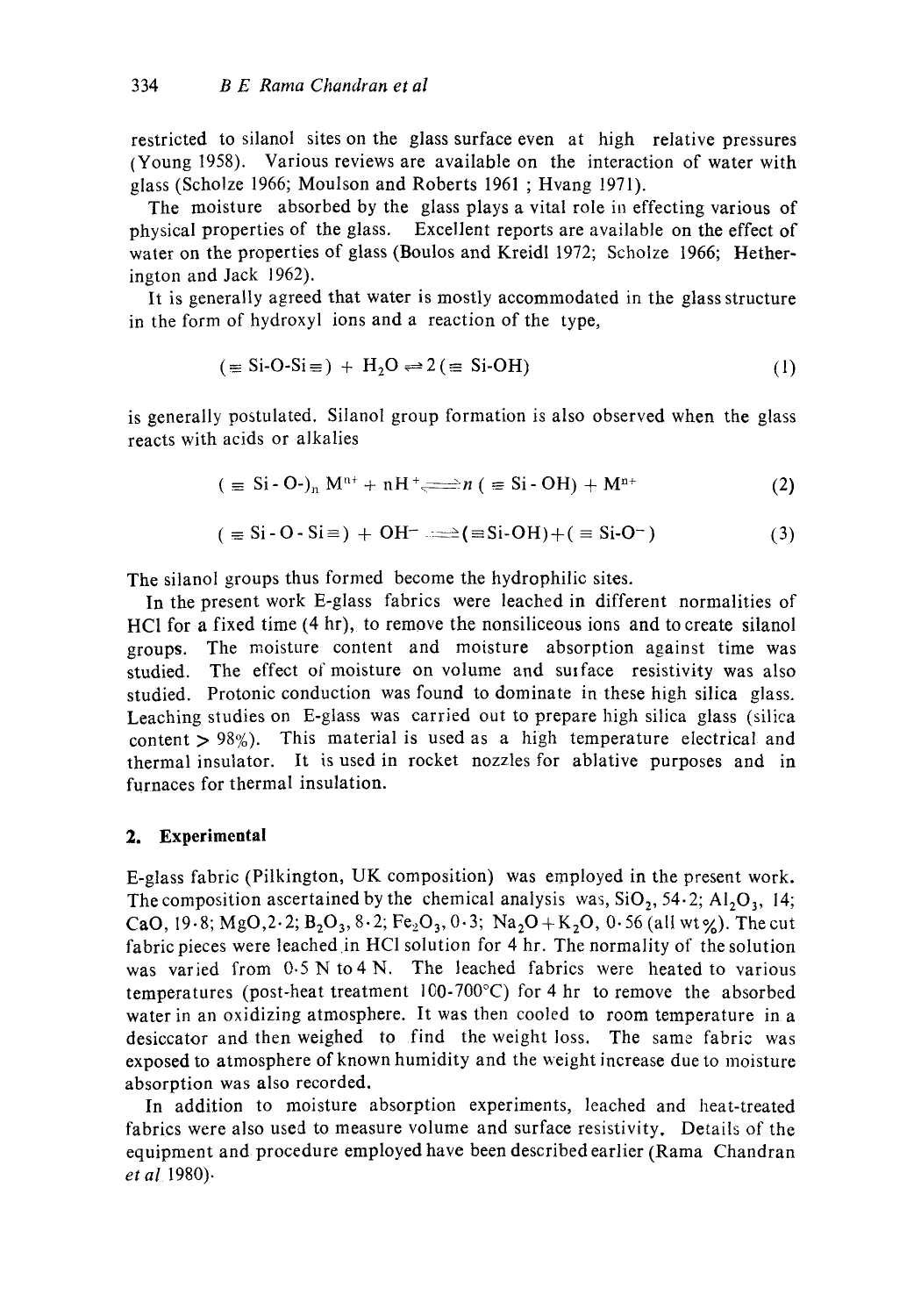

Figure 1. Percentage of moisture lost by the leached fabric  $(0.5-4 N)$  at various temperatures of heat treatment. Leaching time 4 hr.

#### **3. Results and discussion**

As indicated in equation (2), silanol groups can be formed by the removal of non-siliceous ions. These silanol groups lcecome the potential sites for water absorption. The silanol group formed can be dehydrated by heating (equation l.) Apart from the formation of silanol groups, due to the substitution of smaller  $H^+$ ions in place of cations such as  $Ca^{2+}$  and  $Al^{2+}$ , the material becomes porous. The porous structure and silanol groups enable water absorption. During the post heat treatment, in addition to the water removal, the pore size distribution is also altered either by shrinkage and/or by the closure of the pores.

#### *3.1 Moisture content*

The moisture in the leached fabric depends on the number of silanol groups, which in turn depends on the number of cations removed. The ion removed depends on the concentration of the acid employed for the leaching treatment. Greater the concentration of the acid greater will be the moisture content as the leaching rate decreases. Figure I shows this effect at any fixed temperature for fabrics prepared by leaching in 4 N HCl for 4 hr. As the heat treatment temperature increases, the moisture lost at any fixed normality also increases.

#### 3-2 *Moisture regained*

Figures 2 and 3 show the moisture reabsorption pattern for fabrics leached in 4N and lN HC1 for 4 hr and heat-treated to various temperatures for 4 hr. The heattreated fabric can absorb moisture again when exposed to the atmosphere. The desorption-absorption process is reversible up to a heat-treatment temperature of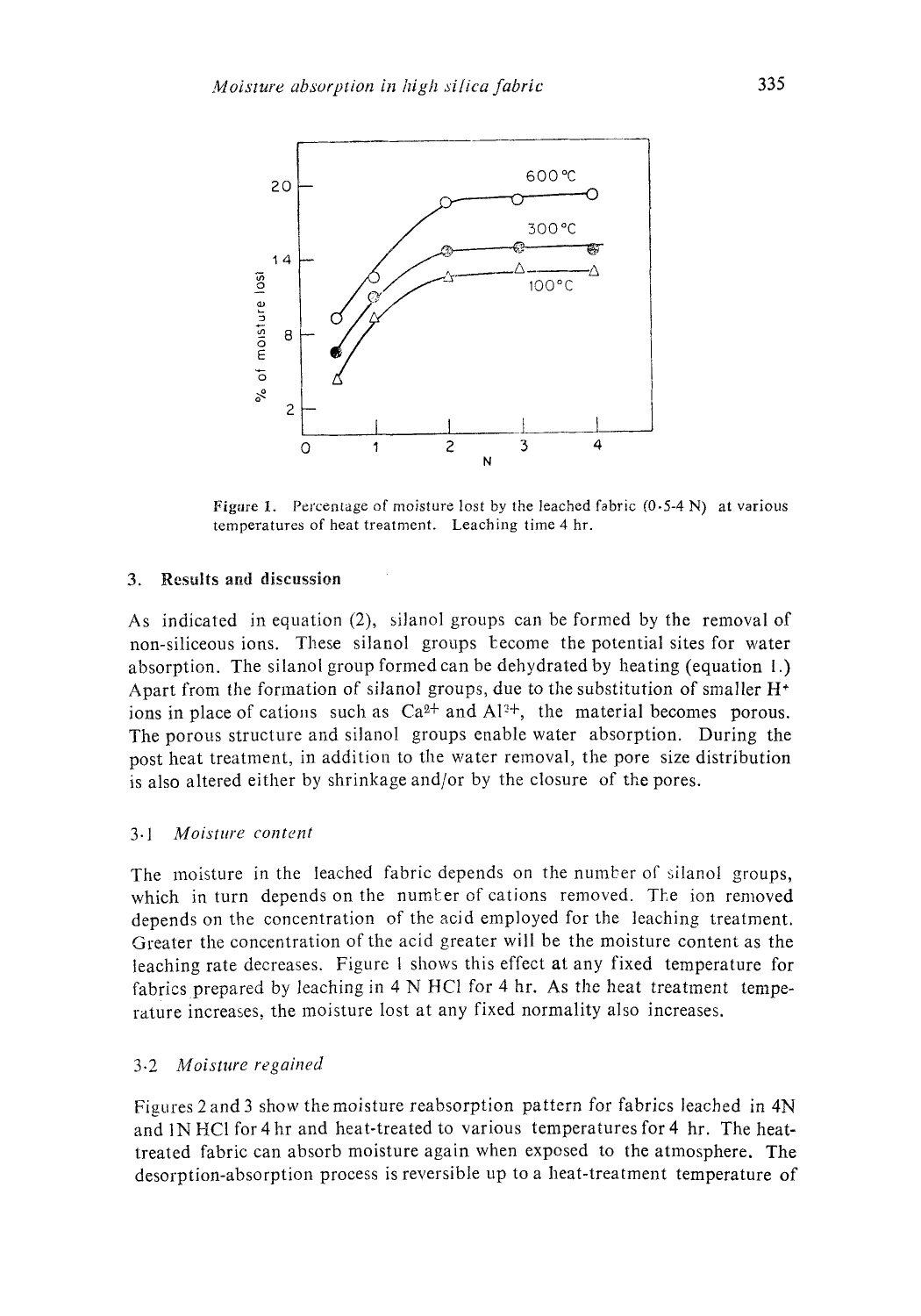

Figure 2. Percentage of moisture regained with time byfabrics leached in 4N HC1 for 4 hr and heat-treated to various temperatures.



Figure 3. Percentage of moisture regained with time by fabrics leached in 1N HCI for 4 hr and heat-treated to various temperatures.

900°C. The reabsorption is a diffusion-controlled process (Hvang 1971). A heattreatment of 100°C removes only physisorbed water, 300°C heat treatment removes completely absorbed water and a major portion of structural water by the interaction of-Si-OH groups. Heat treatment of 600°C leads to partial sintering as well. At 900°C the sintering process is completed and hydrophilicity of the material is minimized.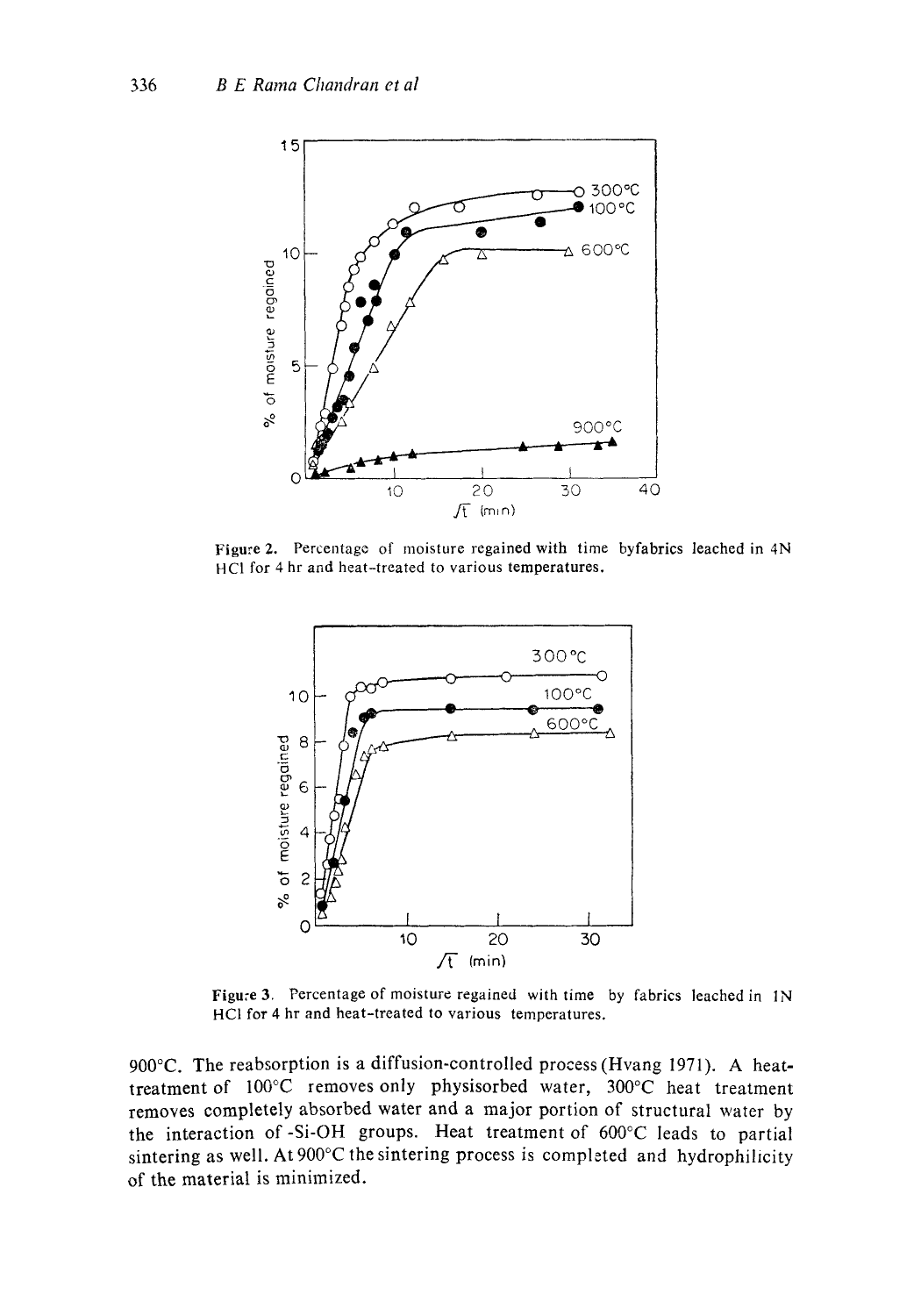The fabric heat-treated to  $100^{\circ}$ C loses physically adsorbed water only while structural water (in the form of silanol group) remains in tact in the material. On exposure it recaptures only the free absorbed water. A  $300^{\circ}$ C heat-treated fabric loses all the adsorbed water and structural water and recaptures it again. Hence the moisture lost and regained will be higher compared to 100°C heattreated fabric. Since sintering does not occur for heat treatment at  $\leq 300^{\circ}$ C the reabsorption is not at all affected whereas in 600°C heat-treated fabric, sintering process affects the water reabsorption pattern (figures 2 and 3)

## *3.3 Effect of moisture absorption on volu ne resistivity*

The moisture present in the fabric will decrease the volume resistivity  $(\rho_v)$  of the material. Any decrease in the moisture content will increase the resistivity (Rama Chandran *etal* 1979). It was pointed out earlier that as the post heattreatment temperature increases the moisture content decreases resulting in a corresponding increase in volume resistivity. As can be seen from figure 4 the increase in  $\rho_v$  is linear with respect to the post heat-treatment temperature.

During the heat treatment apart from the dehydration of silanol groups, porosity is also reduced. Porosity of the fabric also determines the moisture absorbed. Fabrics prepared by leaching in 2N HCI for 3 hr were heat treated at 300, 600, 900°C and then exposed to the atmosphere. Fabrics heated to higher temperature absorb very little moisture and hence  $\rho_v$  decrease is also less. The decrease in porosity with post heat treatment also affects the mobility of water molecule into the material. Figure 5 shows the effect of post heat treatment temperature on moisture absorption of the E-glass fabric and its volume resistivity and as can be seen it shows the expected trend. The conducting species would be protons as was observed earlier (Trenovcova *et al* 1977). The diffusion of water in silica has been explained by lattice breaking model (Cockram *et al*  1969) and diffusion and reaction of molecular water model (Doremus 1969).



Figure 4. Variation of electrical resistivity with heat-treatment temperature. Fabric soaked in 2 N acid for 3 hr.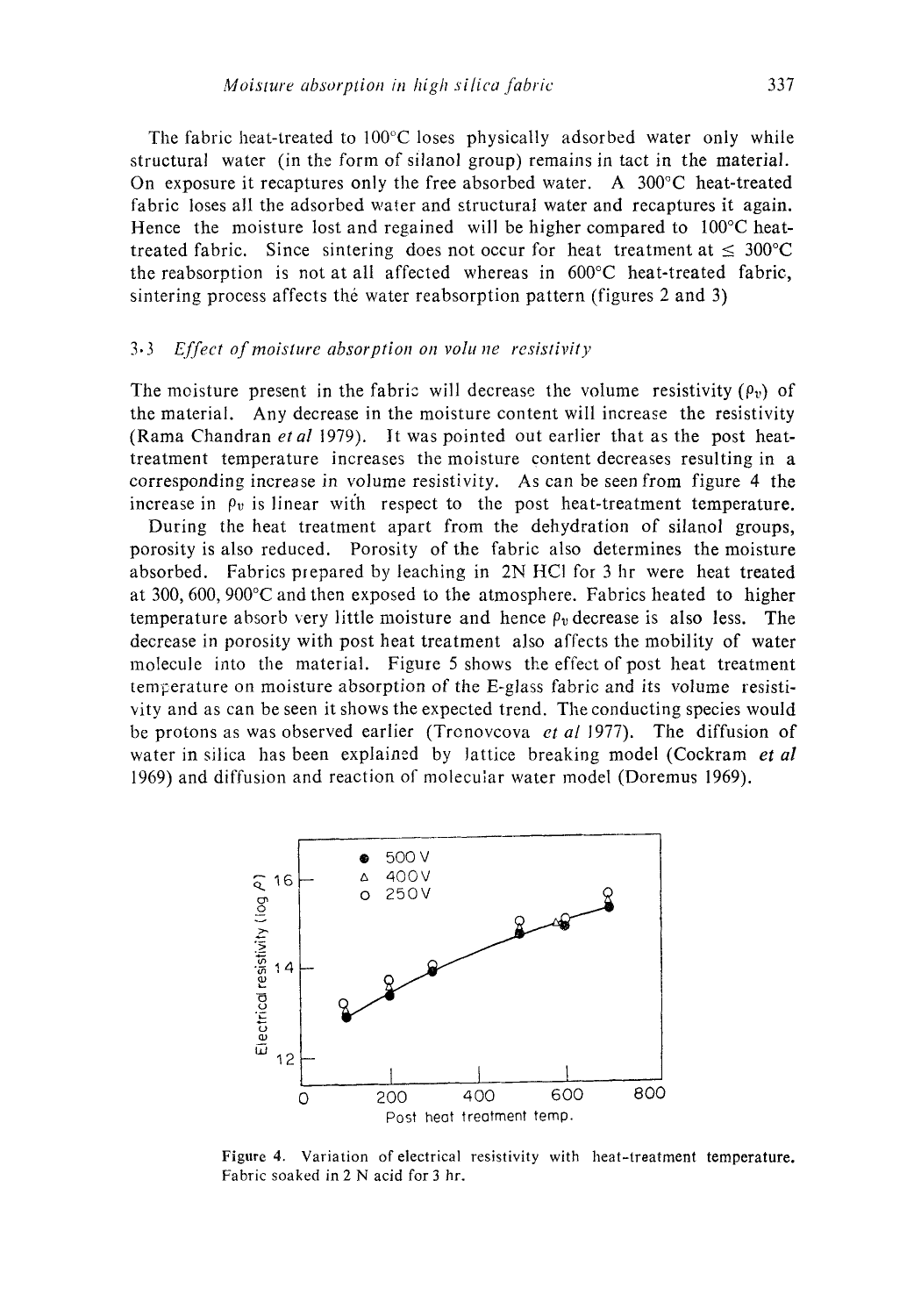

Figure 5. Effect of post heat-treatment on electrical resistivity of fabrics soaked for 3 hr in 2 N acid.



Figure 6. Change in surface resistivity with time exposure for heat treated fabrics.

### 3-4 *Effect of moisture absorption on surface resistivity*

Figure 6 shows the effect of moisture absorption on surface resistivity  $(\rho_s)$ for fabrics leached in 4N HCl for 6 hr and then heat treated at various temperatures. The change with time was recorded. The decrease is due to the moisture absorption. As the post heat-treatment temperature increases, the moisture absorption rate decreases and hence the decrea e in  $\rho_s$  varies accordingly. As the moisture absorption increases with time, number of charge carriers also increases. The decrease in  $\rho_s$  may also be due to the enhanced and easy mobility of protons in the multimolecular layer of water formed over the silanol groups.